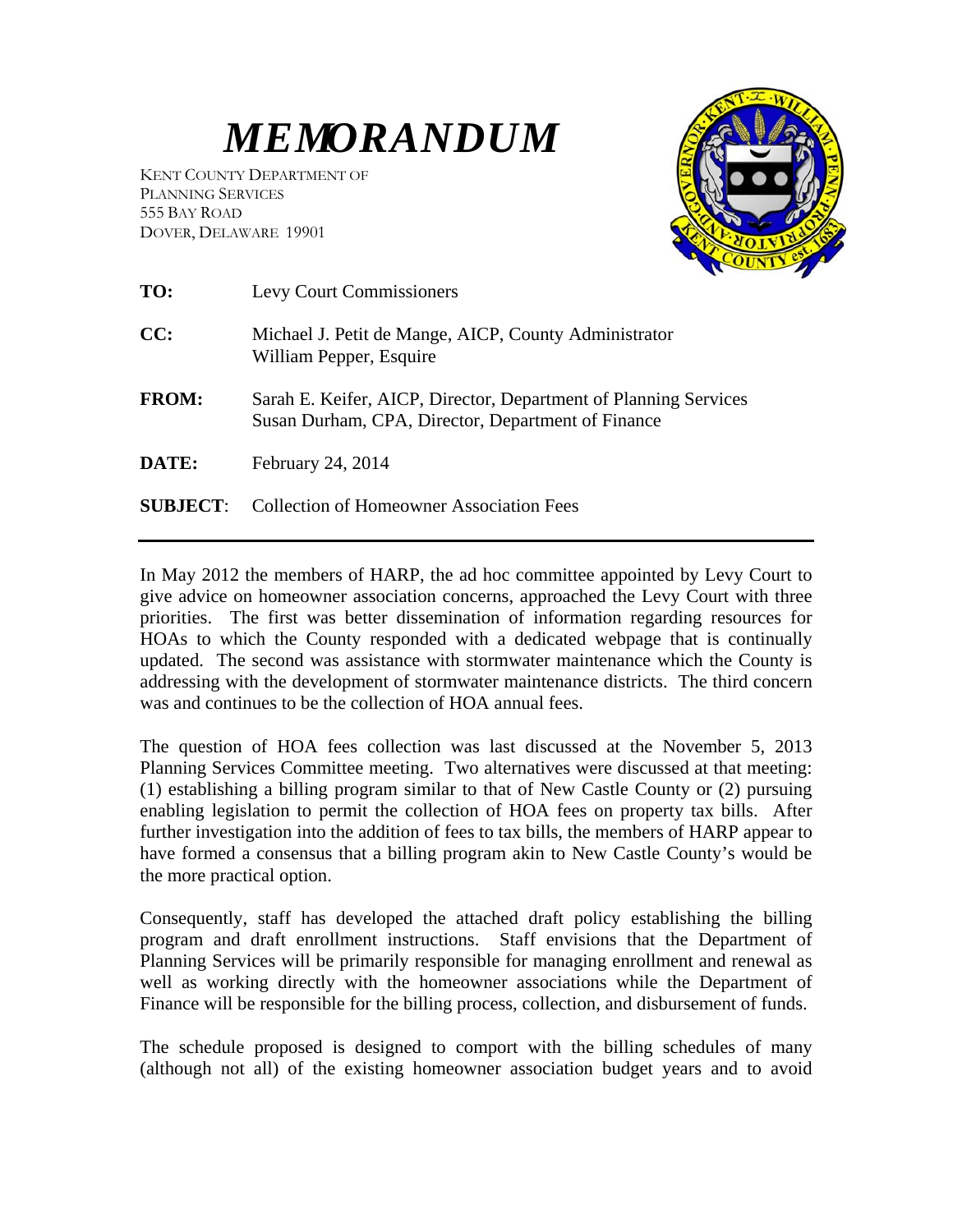conflict with the tax billing season. As drafted, registration for the program would continue through the fall (beginning in 2014), bills would be sent in January and due at the end of February. Delinquent notices would be sent in March, June, and October.

We understand that the collection rate in New Castle County is an average of about 80 percent. It is important to note that this program is for billing exclusively. The decision to pursue legal action or enlist a collections agency for unpaid fees would continue to rest with the homeowner association.

Since posting the question of whether communities would be interested in pursuing such a program on our HOA webpage about a year ago, we have heard from 11 subdivisions representing 1,724 lots that they would be interested in at least considering the billing program.

The draft policy is scheduled for consideration at the March 4, 2014 Planning Services Committee meeting.

Please feel free to contact Ms. Durham or me prior to the meeting with any questions or concerns.

Thank you.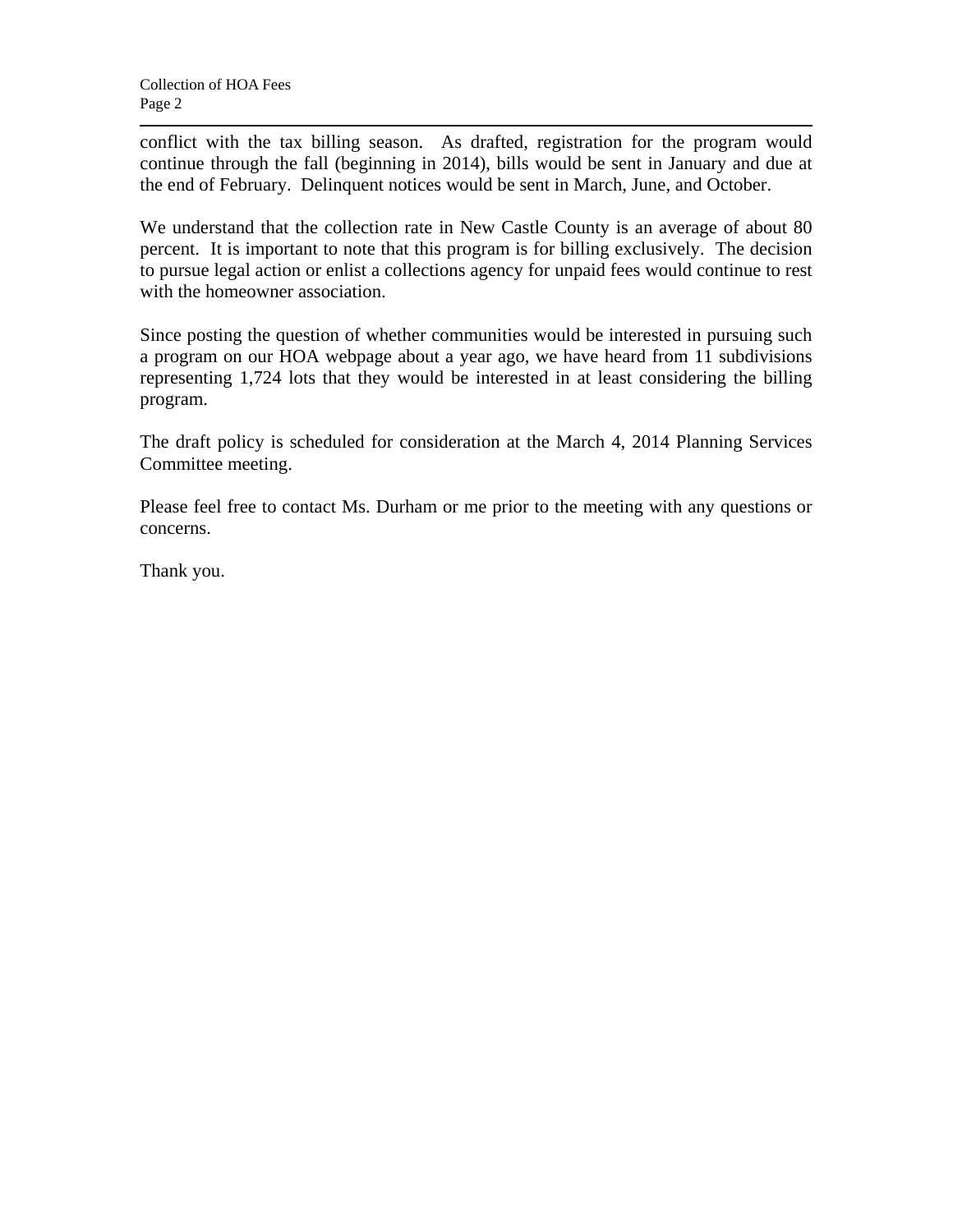*KENT COUNTY LEVY COUNTY POLICY P14-02\_\_*

| SUBMITTED BY: Eric L. Buckson |  |
|-------------------------------|--|
| <b>ADOPTION DATE:</b>         |  |
| <b>EFFECTIVE DATE:</b>        |  |

## **Part VI Homeowner Association Billing**

## **§22-12 Homeowner Association Billing Program.**

This Policy establishes guidelines for establishing a homeowner association annual billing program. The term homeowner association shall also encompass maintenance organizations, maintenance corporations, or any other similar entity comprised of residents within a neighborhood

- A. The Departments of Planning Services and Finance shall develop a program offering homeowner associations for which the Board of Directors is under full control of the residents, the opportunity to participate in a County administered annual billing program.
- B. Kent County will print and mail annual association bills, and three follow-up bills on unpaid balances. Bills will be sent to the mailing address contained in the County's tax records. The County only bills for assessments from the time that an association enters the County program. The County will not add any unpaid assessment balances to accounts which existing prior to their entering the County program.
- C. The Department of Finance shall establish specified enrollment dates, renewal dates, billing dates, and remittance dates.
- D. Kent County shall receive payments and post to property owner accounts. The County shall deposit payments into an account set up specifically for the association payments. This account will be separate from all other County accounts.
- E. The Department of Finance shall develop an enrollment form to include, but not be limited to, name of association, number of lots or units within the development, amount of annual dues, percentage of any penalty for unpaid balances, contact name and information for a representative of the Board of Directors' and signatures of the authorized homeowner association representatives. The association shall also furnish a copy of their W-9 form.